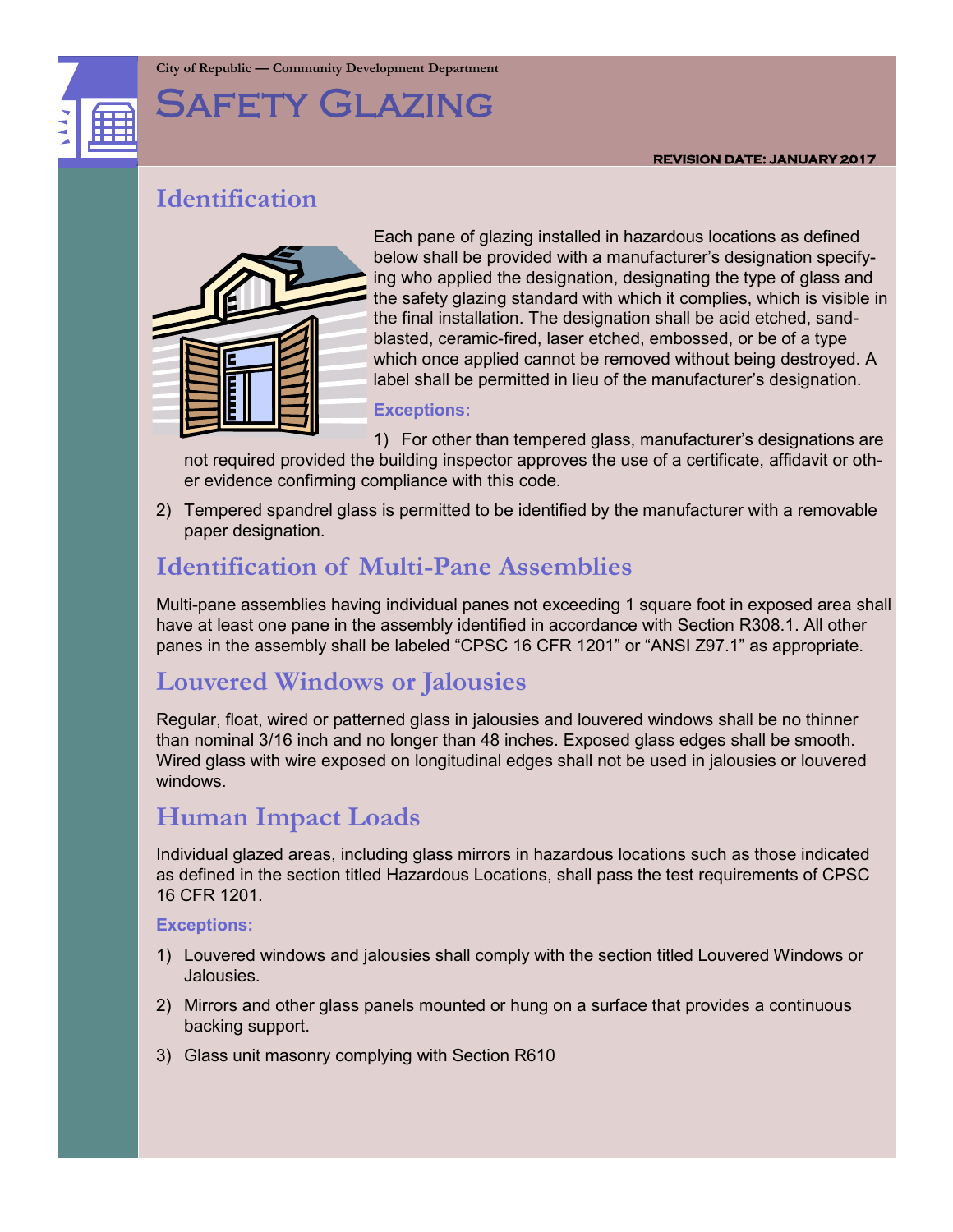# **Hazardous Locations**

The locations specified in Sections R308.4.1 through R308.4.7 shall be considered specific hazardous locations for the purposes of glazing.

**Glazing in Doors (2012 IRC Section R308.4.1):** Glazing in all fixed and operable panels of swinging, sliding and bifold doors shall be considered a hazardous location.

### **Exceptions:**

- 1) Glazed openings of a size through which a 3-inch-diameter sphere is unable to pass.
- 2) Decorative glazing.

**Glazing Adjacent Doors (2012 IRC Section R308.4.2):** Glazing in an individual fixed or operable panel adjacent to a door where the nearest vertical edge of the glazing is within a 24-inch arc of either vertical edge of the door in a closed position and where the bottom exposed edge of the glazing is less than 60 inches above the floor or walking surface shall be considered a hazardous location.

### **Exceptions:**

- 1) Decorative glazing.
- 2) When there is an intervening wall or other permanent barrier between the door and the glazing.
- 3) Glazing in walls on the latch side of and perpendicular to the plane of the door in a closed position.
- 4) Where access through the door is to a closet or storage area 3 feet or less in depth. Glazing in this application shall comply with section R308.4.3.
- 5) Glazing that is adjacent to the fixed panel of patio doors.

**Glazing in Windows (2012 IRC Section R308.4.3):** Glazing in an individual fixed or operable panel that meets all of the following conditions shall be considered a hazardous location:

- 1) The exposed area of an individual pane is larger than 9 square feet;
- 2) The bottom edge of the glazing is less than 18 inches above the floor;
- 3) The top edge of the glazing is more than 36 inches above the floor; and
- 4) One or more walking surfaces are within 36 inches, measured horizontally and in a straight line, of the glazing.

### **Exceptions:**

- a. Decorative glazing.
- b. When a horizontal rail is installed on the accessible side(s) of the glazing 34 to 38 inches above the walking surface. The rail shall be capable of withstanding a horizontal load of 50 pounds per linear foot without contacting the glass and be a minimum of 1  $\frac{1}{2}$  inches in cross sectional height.
- c. Outboard panes in insulating glass units and other multiple glazed panels when the bottom edge of the glass is 25 feet or more above grade, a roof, walking surfaces or other horizontal [within 45 degrees of horizontal] surface adjacent to the glass exterior.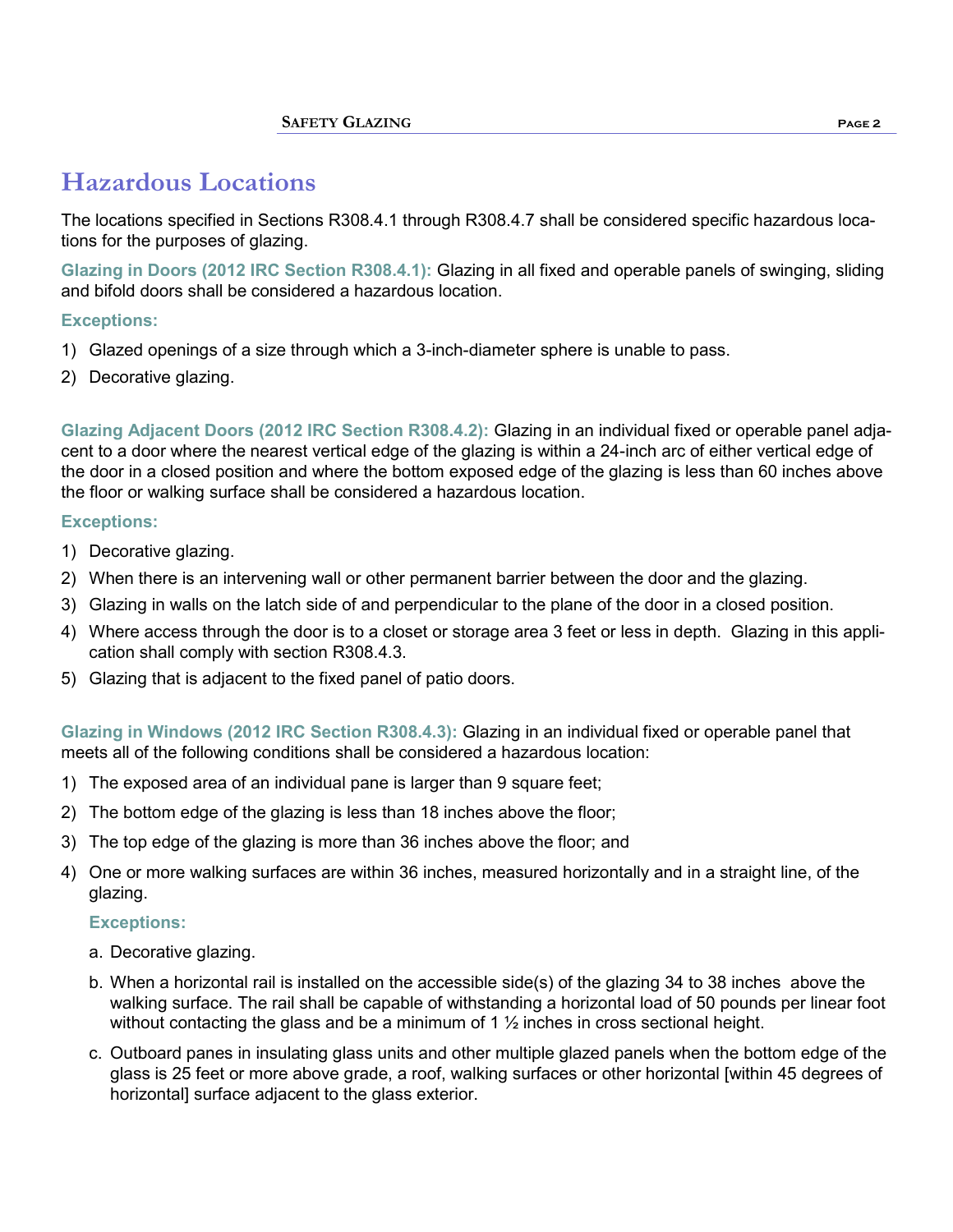**Glazing in Guards and Railings (2012 IRC Section R308.4.4:** Glazing in guards and railings, including structural baluster panels and nonstructural in-fill panels, regardless of area or height above a walking surface shall be considered a hazardous location.

**Glazing and Wet Surfaces (2012 IRC Section R308.4.5):** Glazing in walls, enclosures or fences containing or facing hot tubs, spas, whirlpools, saunas, steam rooms, bathtubs, showers and indoor or outdoor swimming pools where the bottom exposed edge of the glazing is less than 60 inches measured vertically above any standing or walking surface shall be considered a hazardous location. This shall apply to single glazing and all panes in multiple glazing.

**Exception:** Glazing that is more than 60 inches, measured horizontally and in a straight line, from the water's edge of a bathtub, hot tub, spa, whirlpool, or swimming pool.

**Glazing Adjacent to Stairs and Ramps (2012 IRC Section R308.4.6):** Glazing where the bottom exposed edge of the glazing is less than 36 inches above the plane of the adjacent walking surface of stairways, landings between flights of stairs and ramps shall be considered a hazardous location.

### **Exceptions:**

- 1) When a rail is installed on the accessible side(s) of the glazing 34 to 38 inches above the walking surface. The rail shall be capable of withstanding a horizontal load of 50 pounds per linear foot without contacting the glass and be a minimum of 1  $\frac{1}{2}$ " inches in cross sectional height.
- 2) Glazing 36 inches or more measured horizontally from the walking surface.

**Glazing Adjacent to the Bottom Stair Landing (2012 IRC Section R308.4.7):** Glazing adjacent to the landing at the bottom of a stairway where the glazing is less than 36 inches above the landing and within 60 inches horizontally of the bottom tread shall be considered a hazardous location.

**Exception:** The glazing is protected by a guard complying with Section R312 and the plane of the glass is more than 18 inches from the guard.

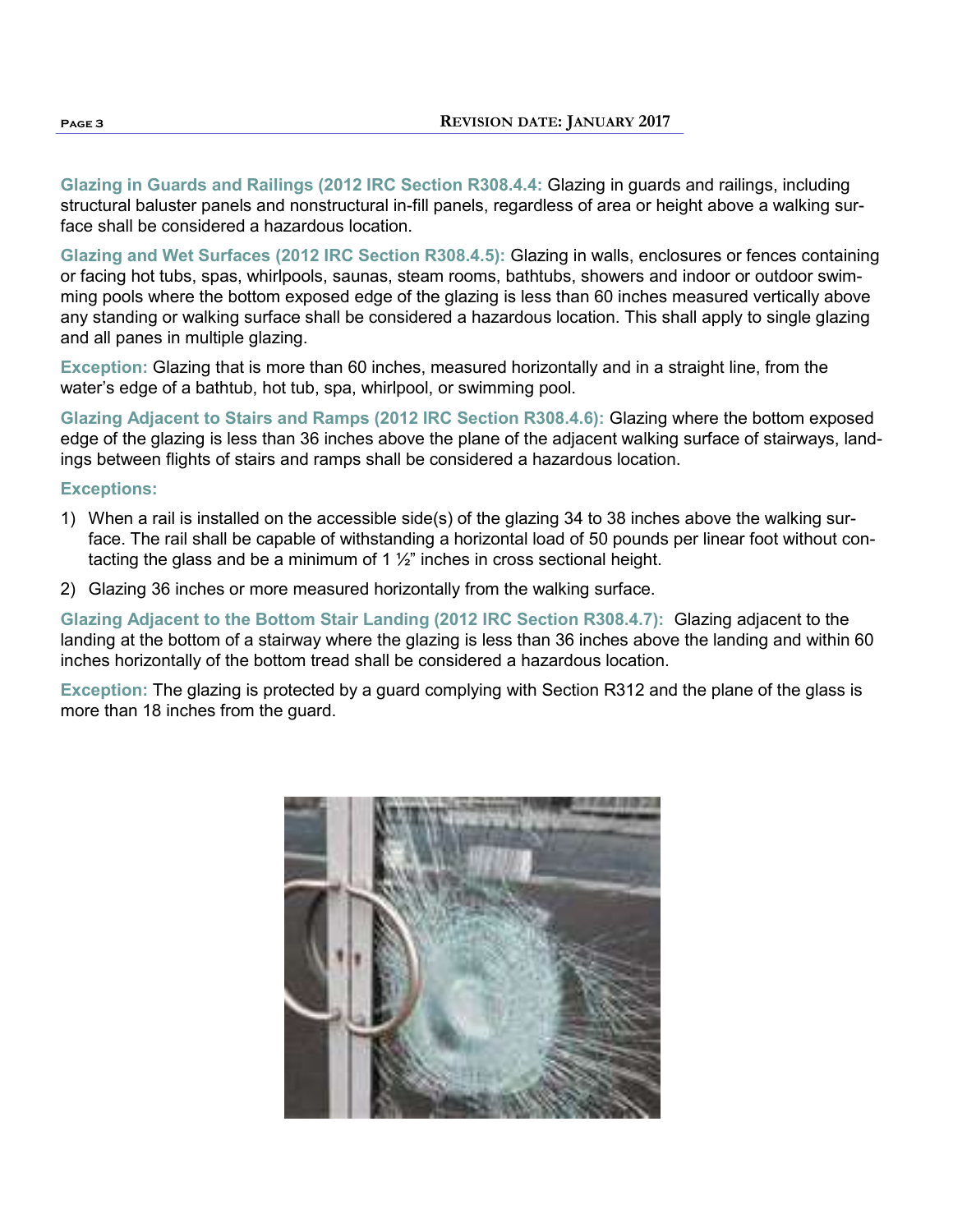













### **Glazing Adjacent to Stairways**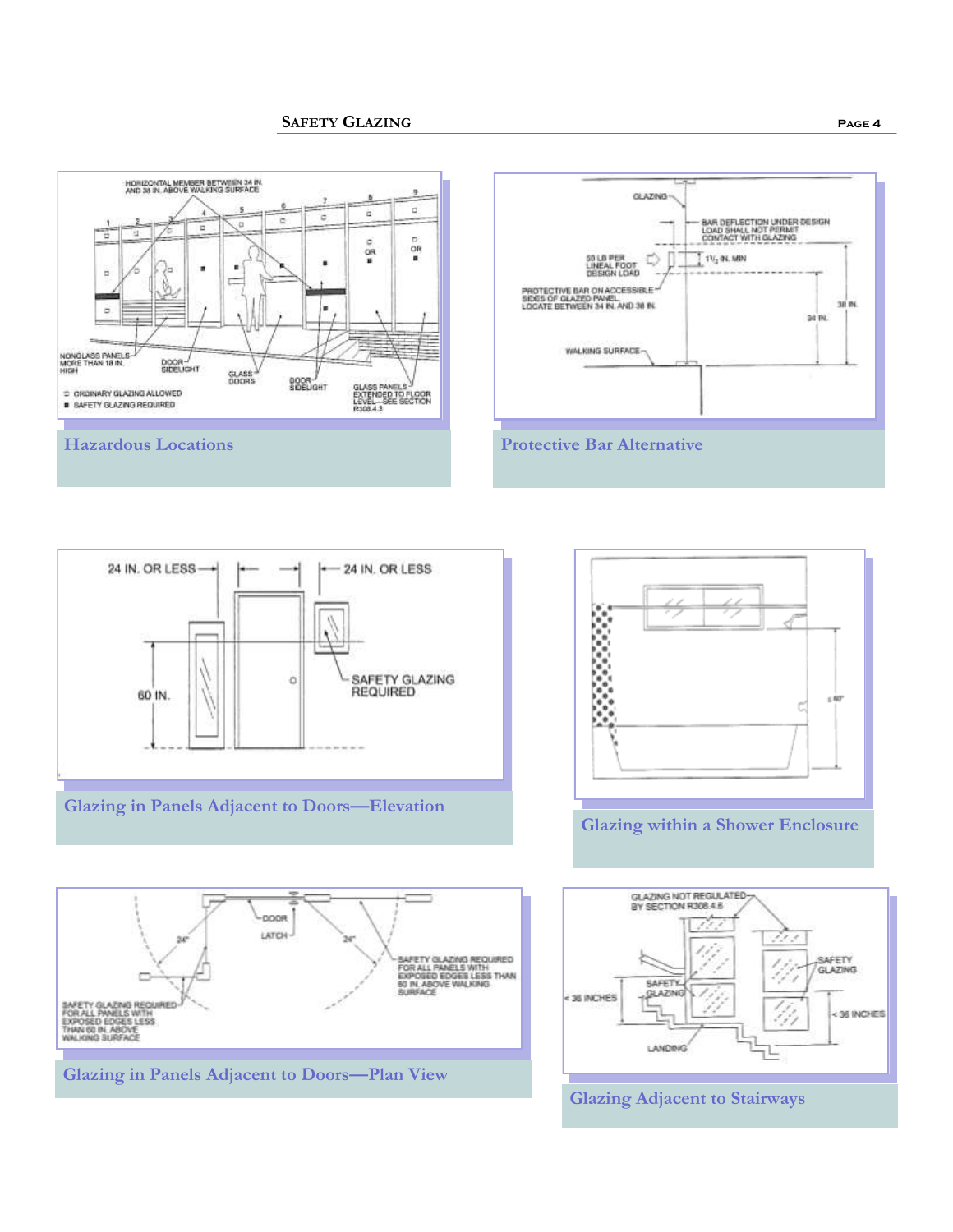









**Glazing Adjacent to the Bottom Stair Landing**